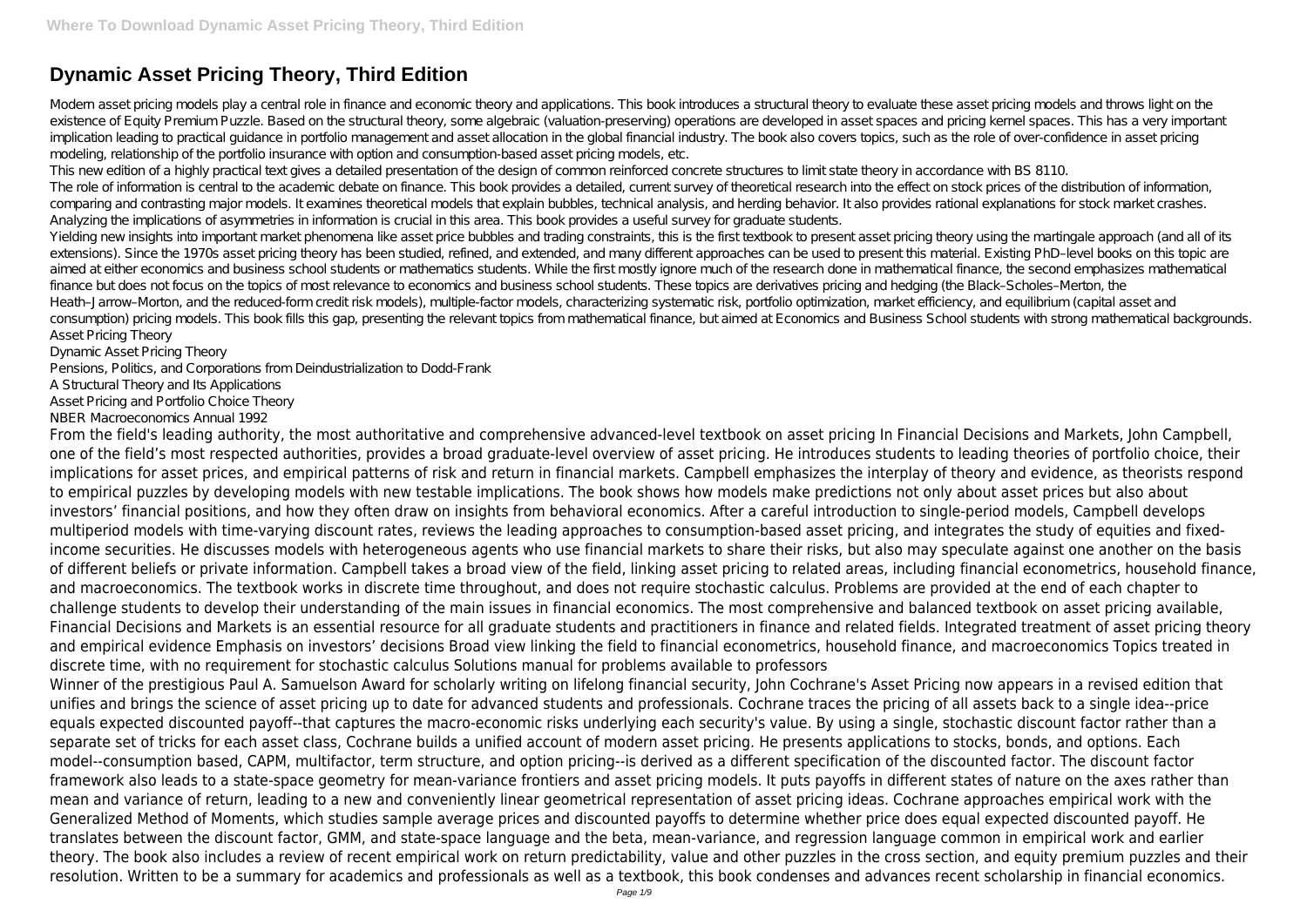This is the seventh in a series of annuals from the National Bureau of EconomicResearch that are designed to stimulate research on problems in applied economics, to bring frontiertheoretical developments to a wider audience, and to accelerate the interaction between analyticaland empirical research in macroeconomics. Olivier Blanchard and Stanley Fischer are both Professorsof Economics at the Massachusetts Institute of Technology. Contents: What Shall We Do Today? Goalsand Signposts in the Operation of Monetary Policy, Ben S. Bernanke and Frederic S. Mishkin. A Taleof Two Cities: Factor Accumulation and Technical Change in Hong Kong and Singapore, Alwyn Young.International Trade and the Wage Structure, Steven J. Davis. Imperfect Information and MacroeconomicAnalysis, Joseph E. Stiglitz and Bruce Greenwald. Asset Pricing Lessons for Macroeconomics, Lars P.Hansen and John H. Cochrane. Postmortem on the Debt Crisis, Daniel Cohen.

The determination of the values of stocks, bonds, options, futures, and derivatives is done by the scientific process of asset pricing, which has developed dramatically in the last few years due to advances in financial theory and econometrics. This book covers the science of asset pricing by concentrating on the most widely used modelling technique called: Linear Factor Modelling. Linear Factor Models covers an important area for Quantitative Analysts/Investment Managers who are developing Quantitative Investment Strategies. Linear factor models (LFM) are part of modern investment processes that include asset valuation, portfolio theory and applications, linear factor models and applications, dynamic asset allocation strategies, portfolio performance measurement, risk management, international perspectives, and the use of derivatives. The book develops the building blocks for one of the most important theories of asset pricing - Linear Factor Modelling. Within this framework, we can include other asset pricing theories such as the Capital Asset Pricing Model (CAPM), arbitrage pricing theory and various pricing formulae for derivatives and option prices. As a bare minimum, the reader of this book must have a working knowledge of basic calculus, simple optimisation and elementary statistics. In particular, the reader must be comfortable with the algebraic manipulation of means, variances (and covariances) of linear combination(s) of random variables. Some topics may require a greater mathematical sophistication. \* Covers the latest methods in this area. \* Combines actual quantitative finance experience with analytical research rigour \* Written by both quantitative analysts and academics who work in this area

Design theory and examples

Linear Factor Models in Finance

Dynamic Asset Allocation with Forwards and Futures

Investment under Uncertainty

The Econometrics of Financial Markets

Dark Markets

**This book presents the texts of seminars presented during the years 1995 and 1996 at the Université Paris VI and is the first attempt to present a survey on this subject. Starting from the classical conditions for existence and unicity of a solution in the most simple casewhich requires more than basic stochartic calculus-several refinements on the hypotheses are introduced to obtain more general results. Academic finance has had a remarkable impact on many financial services. Yet long-term investors have received curiously little guidance from academic financial economists. Mean-variance analysis, developed almost fifty years ago, has provided a basic paradigm for portfolio choice. This approach usefully emphasizes the ability of diversification to reduce risk, but it ignores several critically important factors. Most notably, the analysis is static; it assumes that investors care only about risks to wealth one period ahead. However, many investors—-both individuals and institutions such as charitable foundations or universities—-seek to finance a stream of consumption over a long lifetime. In addition, mean-variance analysis treats financial wealth in isolation from income. Long-term investors typically receive a stream of income and use it, along with financial wealth, to support their consumption. At the theoretical level, it is well understood that the solution to a long-term portfolio choice problem can be very different from the solution to a short-term problem. Long-term investors care about intertemporal shocks to investment opportunities and labor income as well as shocks to wealth itself, and they may use financial assets to hedge their intertemporal risks. This should be important in practice because there is a great deal of empirical evidence that investment opportunities—-both interest rates and risk premia on bonds and stocks—-vary through time. Yet this insight has had little influence on investment practice because it is hard to solve for optimal portfolios in intertemporal models. This book seeks to develop the intertemporal approach into an empirical paradigm that can compete with the standard mean-variance analysis. The book shows that long-term inflationindexed bonds are the riskless asset for long-term investors, it explains the conditions under which stocks are safer assets for long-term than for short-term investors, and it shows how labor income influences portfolio choice. These results shed new light on the rules of thumb used by financial planners. The book explains recent advances in both analytical and numerical methods, and shows how they can be used to understand the portfolio choice problems of long-term investors.**

**Today's modern portfolio theory is not your father's MPT. It has undergone many changes in the past fifty years. Indeed, a new understanding**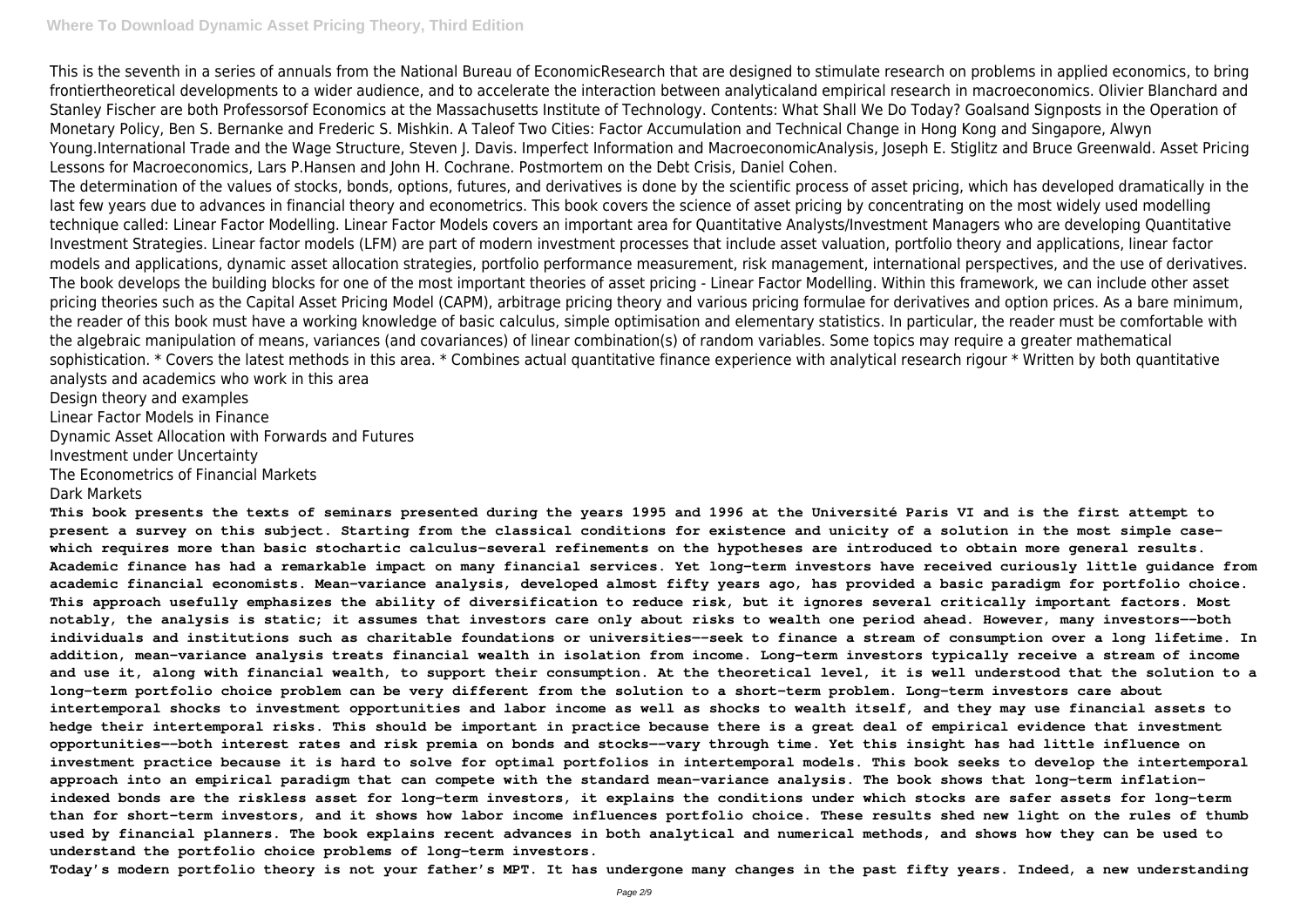## **Where To Download Dynamic Asset Pricing Theory, Third Edition**

**of MPT has emerged, one that has a significant impact on managing asset allocation—especially in today's turbulent markets. Dynamic Asset Allocation interprets and integrates the developments in modern portfolio theory: from the efficient-market hypothesis and indexing of decades past to strategies for building winning portfolios today. The book is filled with practical, hands-on advice for investors, including guidance on approaching investment as a risk-management task.**

**Credit risk is today one of the most intensely studied topics in quantitative finance. This book provides an introduction and overview for readers who seek an up-to-date reference to the central problems of the field and to the tools currently used to analyze them. The book is aimed at researchers and students in finance, at quantitative analysts in banks and other financial institutions, and at regulators interested in the modeling aspects of credit risk. David Lando considers the two broad approaches to credit risk analysis: that based on classical option pricing models on the one hand, and on a direct modeling of the default probability of issuers on the other. He offers insights that can be drawn from each approach and demonstrates that the distinction between the two approaches is not at all clear-cut. The book strikes a fruitful balance between quickly presenting the basic ideas of the models and offering enough detail so readers can derive and implement the models themselves. The discussion of the models and their limitations and five technical appendixes help readers expand and generalize the models themselves or to understand existing generalizations. The book emphasizes models for pricing as well as statistical techniques for estimating their parameters. Applications include rating-based modeling, modeling of dependent defaults, swap- and corporateyield curve dynamics, credit default swaps, and collateralized debt obligations.**

**Security Markets**

**Handbook Of The Fundamentals Of Financial Decision Making (In 2 Parts)**

**Information Choice in Macroeconomics and Finance**

**Credit Risk**

**Analytical, Empirical, and Behavioral Perspectives**

**Models and Methods**

*Financial Asset Pricing Theory offers a comprehensive overview of the classic and the current research in theoretical asset pricing. Asset pricing is developed around the concept of a state-price deflator which relates the price of any asset to its future (risky) dividends and thus incorporates how to adjust for both time and risk in asset valuation. The willingness of any utility-maximizing investor to shift consumption over time defines a state-price deflator which provides a link between optimal consumption and asset prices that leads to the Consumption-based Capital Asset Pricing Model (CCAPM). A simple version of the CCAPM cannot explain various stylized asset pricing facts, but these asset pricing 'puzzles' can be resolved by a number of recent extensions involving habit formation, recursive utility, multiple consumption goods, and long-run consumption risks. Other valuation techniques and modelling approaches (such as factor models, term structure models, risk-neutral valuation, and option pricing models) are explained and related to state-price deflators. The book will serve as a textbook for an advanced course in theoretical financial economics in a PhD or a quantitative Master of Science program. It will also be a useful reference book for researchers and finance professionals. The presentation in the book balances formal mathematical modelling and economic intuition and understanding. Both discrete-time and continuous-time models are covered. The necessary concepts and techniques concerning stochastic processes are carefully explained in a separate chapter so that only limited previous exposure to dynamic finance models is required.*

*The Capital Asset Pricing Model (CAPM) and the mean-variance (M-V) rule, which are based on classic expected utility theory, have been heavily criticized theoretically and empirically. The advent of behavioral economics, prospect theory and other psychology-minded approaches in finance challenges the rational investor model from which CAPM and M-V derive. Haim Levy argues that the tension between the classic financial models and behavioral economics approaches is more apparent than real. This book aims to relax the tension between the two paradigms. Specifically, Professor Levy shows that although behavioral economics contradicts aspects of expected utility theory, CAPM and M-V are intact in both expected utility theory and cumulative prospect theory frameworks. There is furthermore no evidence to reject CAPM empirically when ex-ante parameters are employed. Professionals may thus comfortably teach and use CAPM and behavioral economics or cumulative prospect theory as coexisting paradigms. "Bali, Engle, and Murray have produced a highly accessible introduction to the techniques and evidence of modern empirical asset pricing. This book should be read and absorbed by every serious student of the field, academic and professional." Eugene Fama, Robert R. McCormick Distinguished Service Professor of Finance, University of Chicago and 2013 Nobel Laureate in Economic Sciences "The empirical analysis of the cross-section of stock returns is a monumental achievement of half a century of finance research. Both the established facts and the methods used to discover them have subtle complexities that can mislead casual observers and novice researchers. Bali, Engle, and Murray's clear and careful guide to these issues provides a firm foundation for future discoveries." John Campbell, Morton L. and Carole S. Olshan Professor of Economics, Harvard University "Bali, Engle, and Murray provide clear and accessible descriptions of many of the most important empirical techniques and results in asset pricing." Kenneth R. French, Roth Family Distinguished Professor of Finance, Tuck School of Business, Dartmouth College "This exciting new book presents a thorough review of what we know about the cross-section of stock returns. Given its comprehensive nature, systematic approach, and easy-to-understand language, the book is a valuable resource for any introductory PhD class in empirical asset pricing." Lubos Pastor, Charles P. McQuaid Professor of Finance, University of Chicago Empirical Asset Pricing: The Cross Section of*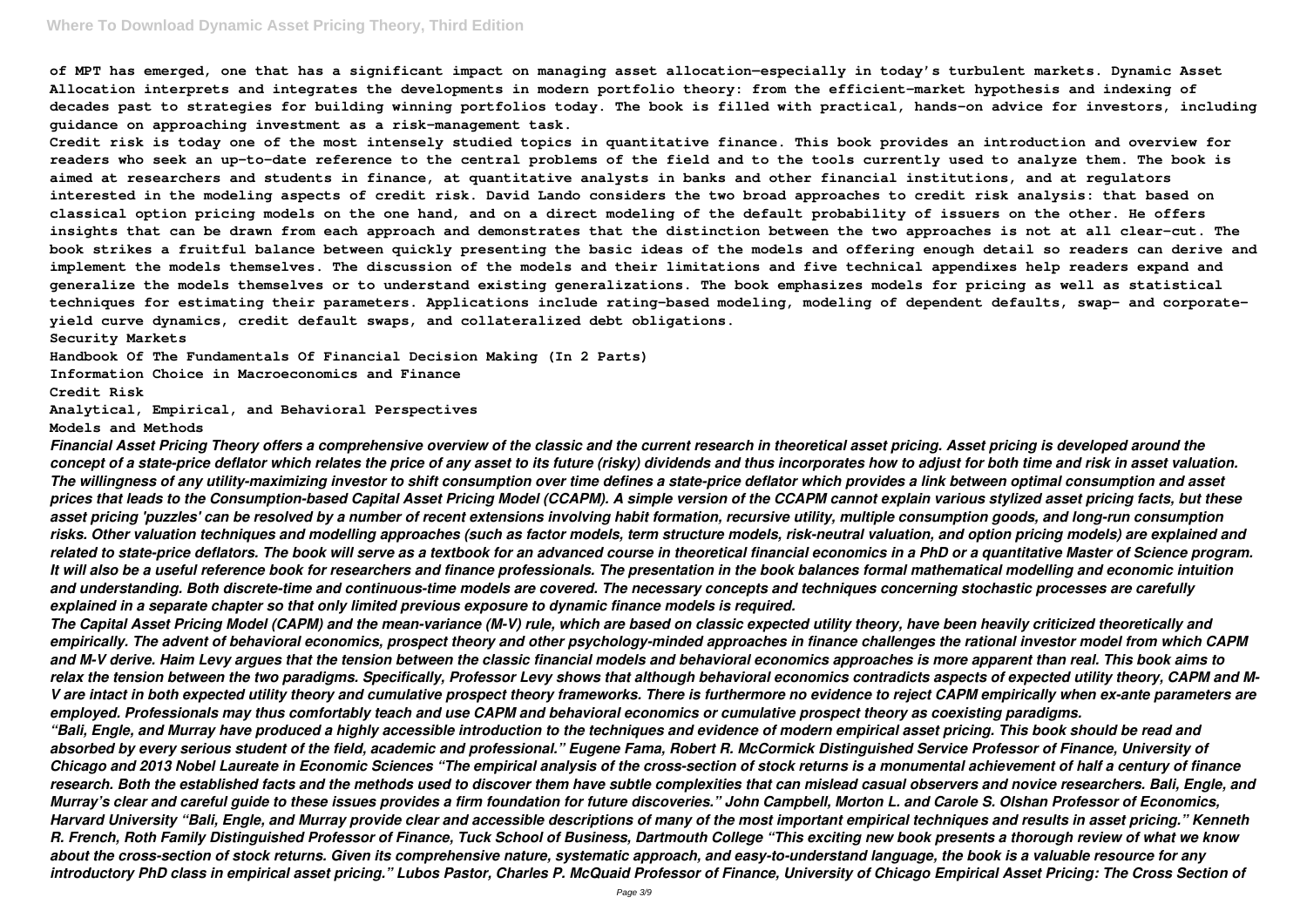*Stock Returns is a comprehensive overview of the most important findings of empirical asset pricing research. The book begins with thorough expositions of the most prevalent econometric techniques with in-depth discussions of the implementation and interpretation of results illustrated through detailed examples. The second half of the book applies these techniques to demonstrate the most salient patterns observed in stock returns. The phenomena documented form the basis for a range of investment strategies as well as the foundations of contemporary empirical asset pricing research. Empirical Asset Pricing: The Cross Section of Stock Returns also includes: Discussions on the driving forces behind the patterns observed in the stock market An extensive set of results that serve as a reference for practitioners and academics alike Numerous references to both contemporary and foundational research articles Empirical Asset Pricing: The Cross Section of Stock Returns is an ideal textbook for graduate-level courses in asset pricing and portfolio management. The book is also an indispensable reference for researchers and practitioners in finance and economics. Turan G. Bali, PhD, is the Robert Parker Chair Professor of Finance in the McDonough School of Business at Georgetown University. The recipient of the 2014 Jack Treynor prize, he is the coauthor of Mathematical Methods for Finance: Tools for Asset and Risk Management, also published by Wiley. Robert F. Engle, PhD, is the Michael Armellino Professor of Finance in the Stern School of Business at New York University. He is the 2003 Nobel Laureate in Economic Sciences, Director of the New York University Stern Volatility Institute, and co-founding President of the Society for Financial Econometrics. Scott Murray, PhD, is an Assistant Professor in the Department of Finance in the J. Mack Robinson College of Business at Georgia State University. He is the recipient of the 2014 Jack Treynor prize.*

*From award-winning economic historian Sanford M. Jacoby, a fascinating and important study of the labor movement and shareholder capitalism Since the 1970s, American unions have shrunk dramatically, as has their economic clout. Labor in the Age of Finance traces the search for new sources of power, showing how unions turned financialization to their advantage. Sanford Jacoby catalogs the array of allies and finance-based tactics labor deployed to stanch membership losses in the private sector. By leveraging pension capital, unions restructured corporate governance around issues like executive pay and accountability. In Congress, they drew on their political influence to press for corporate reforms in the wake of business scandals and the financial crisis. The effort restrained imperial CEOs but could not bridge the divide between workers and owners. Wages lagged behind investor returns, feeding the inequality identified by Occupy Wall Street. And labor's slide continued. A compelling blend of history, economics, and politics, Labor in the Age of Finance explores the paradox of capital bestowing power to labor in the tumultuous era of Enron, Lehman Brothers, and Dodd-Frank. A Martingale-Based Approach*

*Revised Edition Third Edition Theory and Applications Portfolio Choice for Long-Term Investors Empirical Asset Pricing*

Most theories in economics and finance predict what people will do, given what they know about the world around them. But what do people know about their environments? The study of information choice seeks to answer this question, explaining why economic players know what they know--and how the information they have affects collective outcomes. Instead of assuming what people do or don't know, information choice asks what people would choose to know. Then it predicts what, given that information, they would choose to do. In this textbook, Laura Veldkamp introduces graduate students in economics and finance to this important new research. The book illustrates how information choice is used to answer questions in monetary economics, portfolio choice theory, business cycle theory, international finance, asset pricing, and other areas. It shows how to build and test applied theory models with information frictions. And it covers recent work on topics such as rational inattention, information markets, and strategic games with heterogeneous information. Illustrates how information choice is used to answer questions in monetary economics, portfolio choice theory, business cycle theory, international finance, asset pricing, and other areas Teaches how to build and test applied theory models with information frictions Covers recent research on topics such as rational inattention, information markets, and strategic games with heterogeneous information An introduction to the theory and methods of empirical asset pricing, integrating classical foundations with recent developments. This book offers a comprehensive advanced introduction to asset pricing, the study of models for the prices and returns of various securities. The focus is empirical, emphasizing how the models relate to the data. The book offers a uniquely integrated treatment, combining classical foundations with more recent developments in the literature and relating some of the material to applications in investment management. It covers the theory of empirical asset pricing, the main empirical methods, and a range of applied topics. The book introduces the theory of empirical asset pricing through three main paradigms: mean variance analysis, stochastic discount factors, and beta pricing models. It describes empirical methods, beginning with the generalized method of moments (GMM) and viewing other methods as special cases of GMM; offers a comprehensive review of fund performance evaluation; and presents selected applied topics, including a substantial chapter on predictability in asset markets that covers predicting the level of returns, volatility and higher moments, and predicting cross-sectional differences in returns. Other chapters cover production-based asset pricing, long-run risk models, the Campbell-Shiller approximation, the debate on covariance versus characteristics, and the relation of volatility to the cross-section of stock returns. An extensive reference section captures the current state of the field. The book is intended for use by graduate students in finance and economics; it can also serve as a reference for professionals.

This book provides a framework for thinking about economic instiutions such as firms. The basic idea is that institutions arise in situations where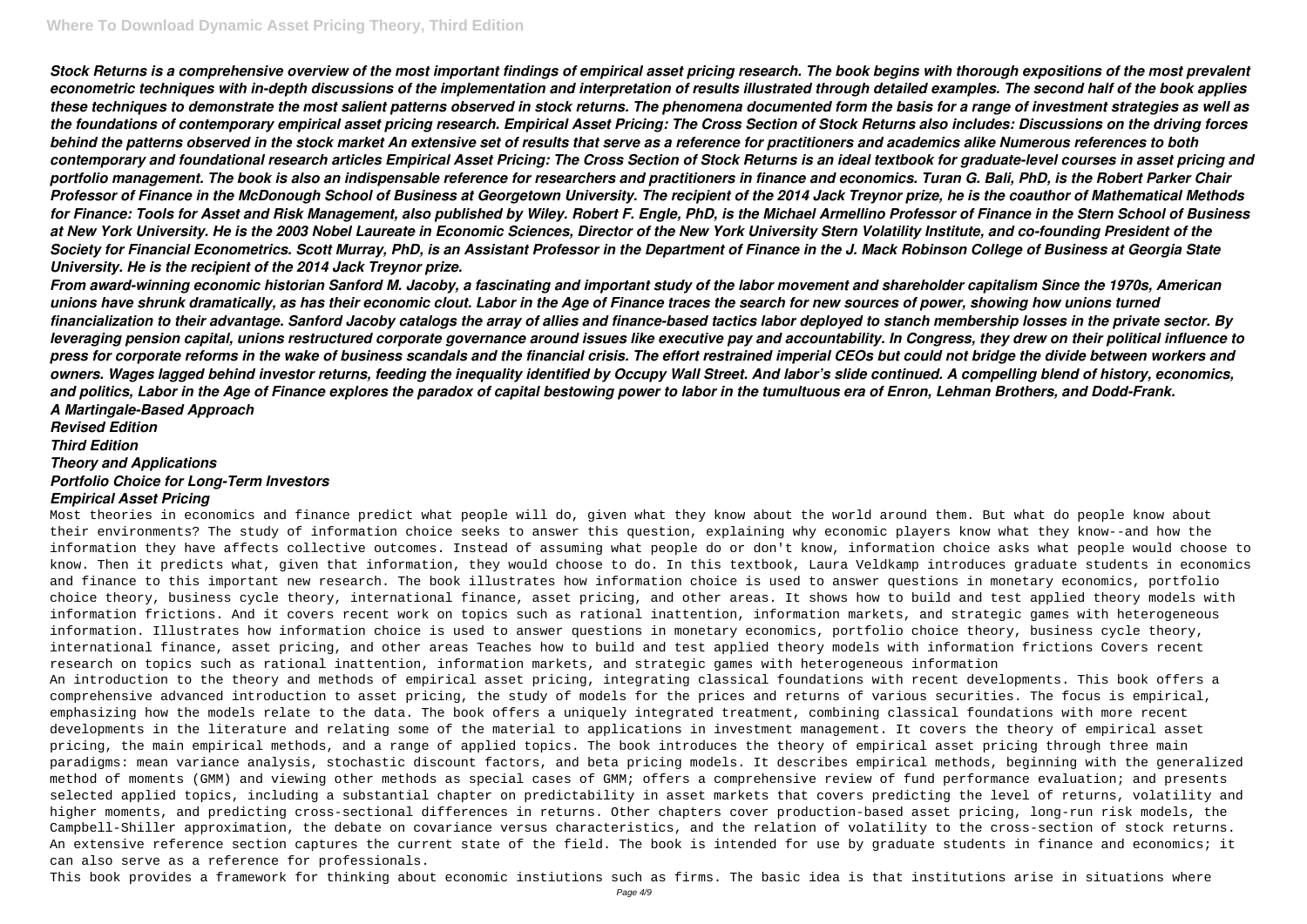people write incomplete contracts and where the allocation of power or control is therefore important. Power and control are not standard concepts in economic theory. The book begins by pointing out that traditional approaches cannot explain on the one hand why all transactions do not take place in one huge firm and on the other hand why firms matter at all. An incomplete contracting or property rights approach is then developed. It is argued that this approach can throw light on the boundaries of firms and on the meaning of asset ownership. In the remainder of the book, incomplete contacting ideas are applied to understand firms' financial decisions, in particular, the nature of debt and equity (why equity has votes and creditors have foreclosure rights); the capital structure decisions of public companies; optimal bankruptcy procedure; and the allocation of voting rights across a company's shares. The book is written in a fairly non-technical style and includes many examples. It is aimed at advanced undergraduate and graduate students, academic and business economists, and lawyers as well as those with an interest in corporate finance, privatization and regulation, and transitional issues in Eastern Europe, the former Soviet Union, and China. Little background knowledge is required, since the concepts are developed as the book progresses and the existing literature is fully reviewed.

This is an introduction to the theory of security markets, dealing principally with the allocational role and valuation of financial securities in a competitive setting.

Asset Pricing for Dynamic Economies

Dynamic Asset Allocation

Theory of Asset Pricing

Bubbles, Crashes, Technical Analysis, and Herding

Reinforced Concrete

#### Asset Pricing Under Asymmetric Information

This book provides a broad introduction to modern asset pricing theory. The theory is self-contained and unified in presentation. Both the no-arbitrage and the general equilibrium approaches of asset pricing theory are treated coherently within the general equilibrium framework. It fills a gap in the body of literature on asset pricing for being both advanced and comprehensive. The absence of arbitrage opportunities represents a necessary condition for equilibrium in the financial markets. However, the absence of arbitrage is not a sufficient condition for establishing equilibrium. These interrelationships are overlooked by the proponents of the no-arbitrage approach to asset pricing.This book also tackles recent advancement on inversion problems raised in asset pricing theory, which include the information role of financial options and the information content of term structure of interest rates and interest rates contingent claims.The inclusion of the proofs and derivations to enhance the transparency of the underlying arguments and conditions for the validity of the economic theory made it an ideal advanced textbook or reference book for graduate students specializing in financial economics and quantitative finance. The detailed explanations will capture the interest of the curious reader, and it is complete enough to provide the necessary background material needed to delve deeper into the subject and explore the research literature.Postgraduate students in economics with a good grasp of calculus, linear algebra, and probability and statistics will find themselves ready to tackle topics covered in this book. They will certainly benefit from the mathematical coverage in stochastic processes and stochastic differential equation with applications in finance. Postgraduate students in financial mathematics and financial engineering will also benefit, not only from the mathematical tools introduced in this book, but also from the economic ideas underpinning the economic modeling of financial markets.Both these groups of postgraduate students will learn the economic issues involved in financial modeling. The book can be used as an advanced text for Masters and PhD students in all subjects of financial economics, financial mathematics, mathematical finance, and financial engineering. It is also an ideal reference for practitioners and researchers in the subjects.

How should firms decide whether and when to invest in new capital equipment, additions to their workforce, or the development of new products? Why have traditional economic models of investment failed to explain the behavior of investment spending in the United States and other countries? In this book,

This book offers a concise introduction to OTC markets by explaining key conceptual issues and modeling techniques, and by providing readers with a foundation for more advanced subjects in this field.

Continuous-Time Models in Corporate Finance synthesizes four decades of research to show how stochastic calculus can be used in corporate finance. Combining mathematical rigor with economic intuition, Santiago Moreno-Bromberg and Jean-Charles Rochet analyze corporate decisions such as dividend distribution, the issuance of securities, and capital structure and default. They pay particular attention to financial intermediaries, including banks and insurance companies. The authors begin by recalling the ways that option-pricing techniques can be employed for the pricing of corporate debt and equity. They then present the dynamic model of the trade-off between taxes and bankruptcy costs and derive implications for optimal capital structure. The core chapter introduces the workhorse liquidity-management model—where liquidity and risk management decisions are made in order to minimize the costs of external finance. This model is used to study corporate finance decisions and specific features of banks and insurance companies. The book concludes by presenting the dynamic agency model, where financial frictions stem from the lack of interest alignment between a firm's manager and its financiers. The appendix contains an overview of the main mathematical tools used throughout the book. Requiring some familiarity with stochastic calculus methods, Continuous-Time Models in Corporate Finance will be useful for students, researchers, and professionals who want to develop dynamic models of firms' financial decisions.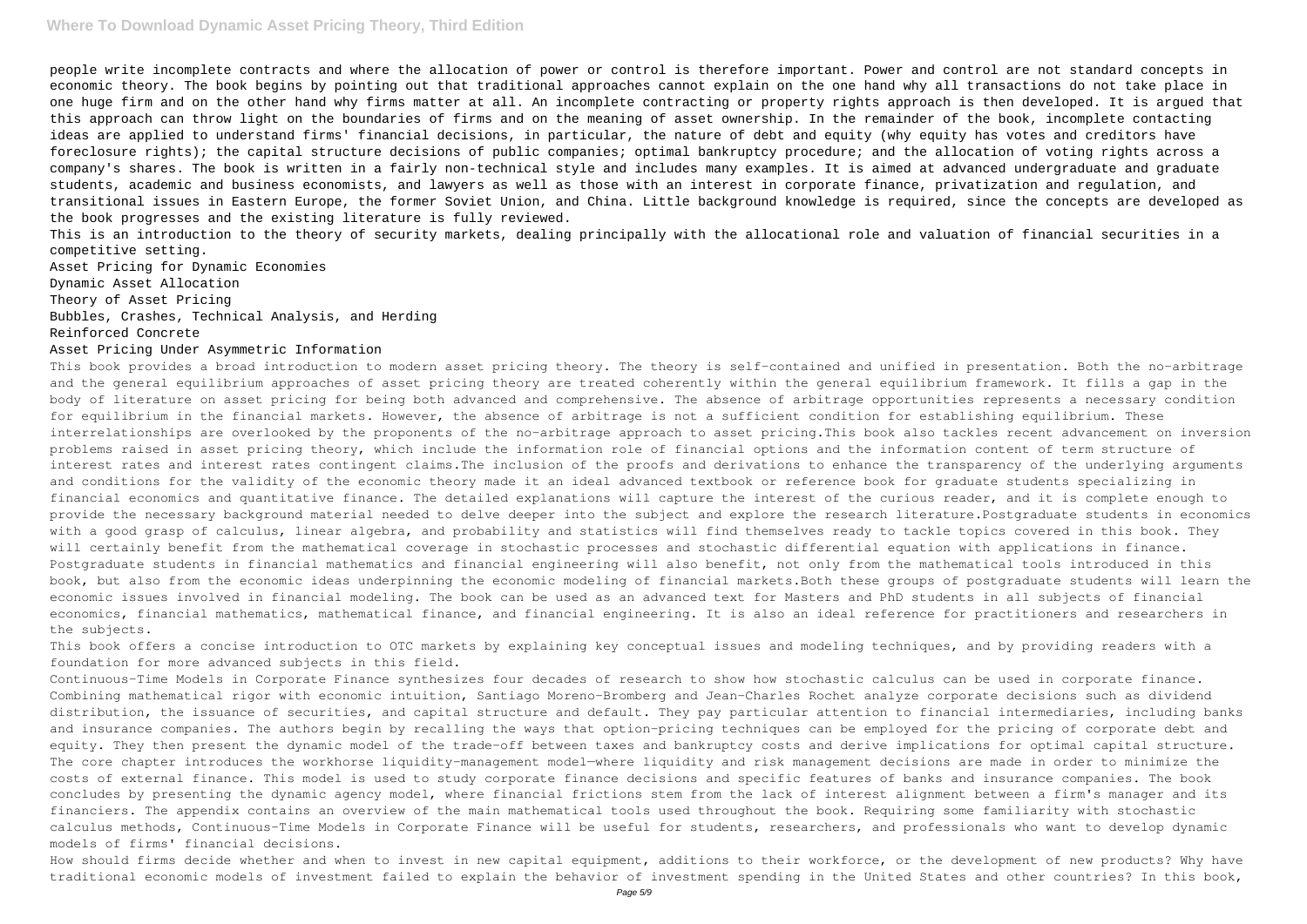### **Where To Download Dynamic Asset Pricing Theory, Third Edition**

Avinash Dixit and Robert Pindyck provide the first detailed exposition of a new theoretical approach to the capital investment decisions of firms, stressing the irreversibility of most investment decisions, and the ongoing uncertainty of the economic environment in which these decisions are made. In so doing, they answer important questions about investment decisions and the behavior of investment spending. This new approach to investment recognizes the option value of waiting for better (but never complete) information. It exploits an analogy with the theory of options in financial markets, which permits a much richer dynamic framework than was possible with the traditional theory of investment. The authors present the new theory in a clear and systematic way, and consolidate, synthesize, and extend the various strands of research that have come out of the theory. Their book shows the importance of the theory for understanding investment behavior of firms; develops the implications of this theory for industry dynamics and for government policy concerning investment; and shows how the theory can be applied to specific industries and to a wide variety of business problems. Modern Portfolio Theory Updated for the Smart Investor

Asset Pricing

Backward Stochastic Differential Equations

Financial Asset Pricing Theory

Cogs and Monsters

#### Pricing, Measurement, and Management

*In this book, two of America's leading economists provide the first integrated treatment of the conceptual, practical, and empirical foundations for credit risk pricing and risk measurement. Masterfully applying theory to practice, Darrell Duffie and Kenneth Singleton model credit risk for the purpose of measuring portfolio risk and pricing defaultable bonds, credit derivatives, and other securities exposed to credit risk. The methodological rigor, scope, and sophistication of their state-of-the-art account is unparalleled, and its singularly indepth treatment of pricing and credit derivatives further illuminates a problem that has drawn much attention in an era when financial institutions the world over are revising their credit management strategies. Duffie and Singleton offer critical assessments of alternative approaches to credit-risk modeling, while highlighting the strengths and weaknesses of current practice. Their approach blends in-depth discussions of the conceptual foundations of modeling with extensive analyses of the empirical properties of such credit-related time series as default probabilities, recoveries, ratings transitions, and yield spreads. Both the "structura" and "reduced-form" approaches to pricing defaultable securities are presented, and their comparative fits to historical data are assessed. The authors also provide a comprehensive treatment of the pricing of credit derivatives, including credit swaps, collateralized debt obligations, credit guarantees, lines of credit, and spread options. Not least, they describe certain enhancements to current pricing and management practices that, they argue, will better position financial institutions for future changes in the financial markets. Credit Risk is an indispensable resource for risk managers, traders or regulators dealing with financial products with a significant credit risk component, as well as for academic researchers and students.*

*Asset Pricing Theory is an advanced textbook for doctoral students and researchers that offers a modern introduction to the theoretical and methodological foundations of competitive asset pricing. Costis Skiadas develops in depth the fundamentals of arbitrage pricing, meanvariance analysis, equilibrium pricing, and optimal consumption/portfolio choice in discrete settings, but with emphasis on geometric and martingale methods that facilitate an effortless transition to the more advanced continuous-time theory. Among the book's many innovations are its use of recursive utility as the benchmark representation of dynamic preferences, and an associated theory of equilibrium pricing and optimal portfolio choice that goes beyond the existing literature. Asset Pricing Theory is complete with extensive exercises at the end of every chapter and comprehensive mathematical appendixes, making this book a self-contained resource for graduate students and academic researchers, as well as mathematically sophisticated practitioners seeking a deeper understanding of concepts and methods on which practical models are built. Covers in depth the modern theoretical foundations of competitive asset pricing and consumption/portfolio choice Uses recursive utility as the benchmark preference representation in dynamic settings Sets the foundations for advanced modeling using geometric arguments and martingale methodology Features self-contained mathematical appendixes Includes extensive end-of-chapter exercises This book is an advanced text on the theory of forward and futures markets which aims at providing readers with a comprehensive knowledge of how prices are established and evolve in time, what optimal strategies one can expect the participants to follow, whether they pertain to arbitrage, speculation or hedging, what characterizes such markets and what major theoretical and practical differences distinguish futures from forward contracts. It should be of interest to students (MBAs majoring in finance with quantitative skills and PhDs in finance and financial economics), academics (both theoreticians and empiricists), practitioners, and regulators. Standard textbooks dealing with forward and futures markets generally focus on the description of the contracts, institutional details, and the effective (as opposed to theoretically optimal) use of these instruments by practitioners. The theoretical analysis is often reduced to the (undoubtedly important)*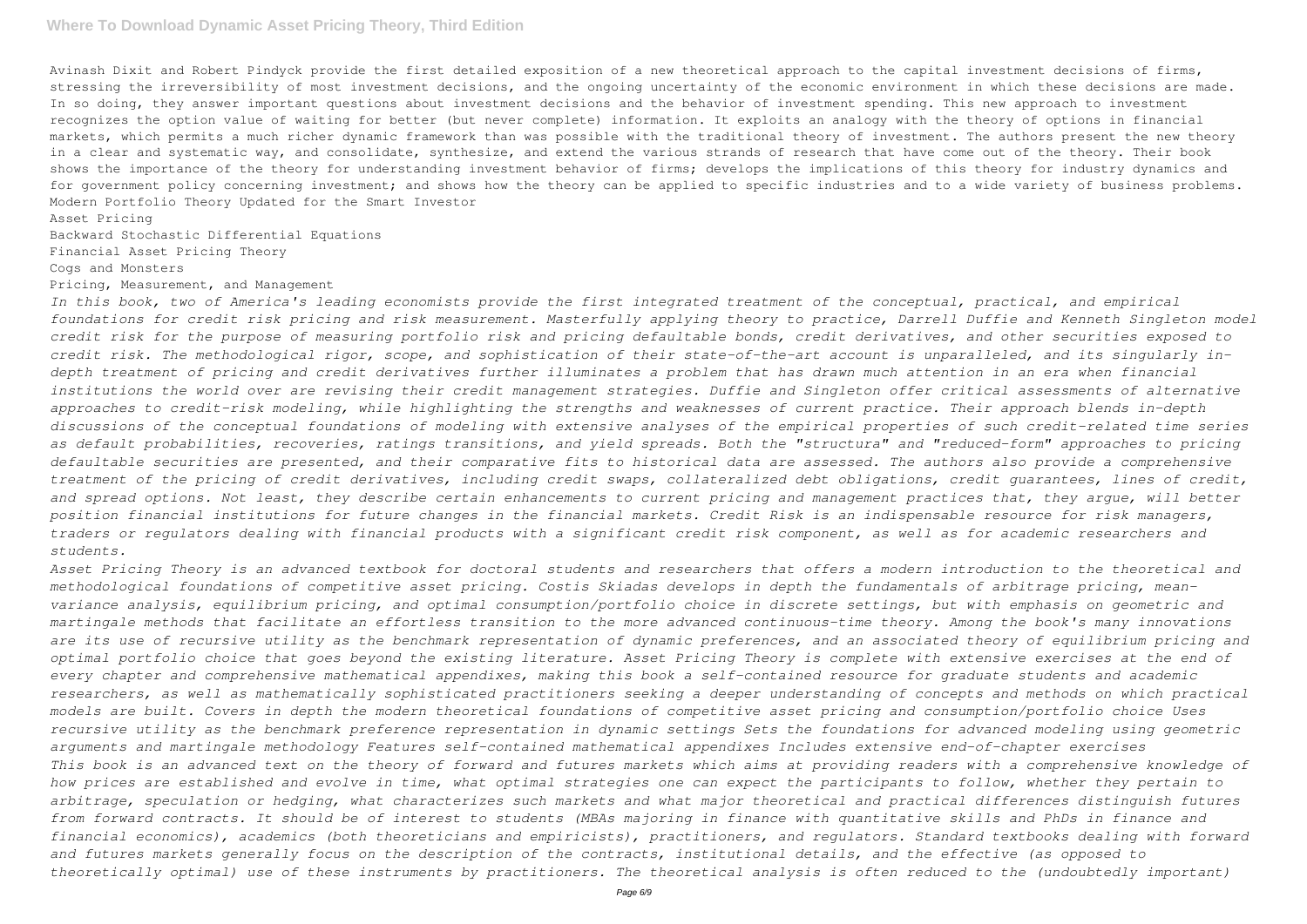*cash-and-carry relationship and the computation of the simple, static, minimum variance hedge ratio. This book proposes an alternative approach of these markets from the perspective of dynamic asset allocation and asset pricing theory within an inter-temporal framework that is in line with what has been done many years ago for options markets.*

*This handbook in two parts covers key topics of the theory of financial decision making. Some of the papers discuss real applications or case studies as well. There are a number of new papers that have never been published before especially in Part II.Part I is concerned with Decision Making Under Uncertainty. This includes subsections on Arbitrage, Utility Theory, Risk Aversion and Static Portfolio Theory, and Stochastic Dominance. Part II is concerned with Dynamic Modeling that is the transition for static decision making to multiperiod decision making. The analysis starts with Risk Measures and then discusses Dynamic Portfolio Theory, Tactical Asset Allocation and Asset-Liability Management Using Utility and Goal Based Consumption-Investment Decision Models.A comprehensive set of problems both computational and review and mind expanding with many unsolved problems are in an accompanying problems book. The handbook plus the book of problems form a very strong set of materials for PhD and Masters courses both as the main or as supplementary text in finance theory, financial decision making and portfolio theory. For researchers, it is a valuable resource being an up to date treatment of topics in the classic books on these topics by Johnathan Ingersoll in 1988, and William Ziemba and Raymond Vickson in 1975 (updated 2nd edition published in 2006). Continuous-Time Models in Corporate Finance, Banking, and Insurance*

*A User's Guide*

*A Course in Asset Pricing Financial Decisions and Markets Labor in the Age of Finance The Paradox of Asset Pricing*

**How economics needs to change to keep pace with the twenty-first century and the digital economy Digital technology, big data, big tech, machine learning, and AI are revolutionizing both the tools of economics and the phenomena it seeks to measure, understand, and shape. In Cogs and Monsters, Diane Coyle explores the enormous problems—but also opportunities—facing economics today if it is to respond effectively to these dizzying changes and help policymakers solve the world's crises, from pandemic recovery and inequality to slow growth and the climate emergency. Mainstream economics, Coyle says, still assumes people are "cogs"—self-interested, calculating, independent agents interacting in defined contexts. But the digital economy is much more characterized by "monsters"—untethered, snowballing, and socially influenced unknowns. What is worse, by treating people as cogs, economics is creating its own monsters, leaving itself without the tools to understand the new problems it faces. In response, Coyle asks whether economic individualism is still valid in the digital economy, whether we need to measure growth and progress in new ways, and whether economics can ever be objective, since it influences what it analyzes. Just as important, the discipline needs to correct its striking lack of diversity and inclusion if it is to be able to offer new solutions to new problems. Filled with original insights, Cogs and Monsters offers a road map for how economics can adapt to the rewiring of society, including by digital technologies, and realize its potential to play a hugely positive role in the twenty-first century.**

**This is a thoroughly updated edition of Dynamic Asset Pricing Theory, the standard text for doctoral students and researchers on the theory of asset pricing and portfolio selection in multiperiod settings under uncertainty. The asset pricing results are based on the three increasingly restrictive assumptions: absence of arbitrage, single-agent optimality, and equilibrium. These results are unified with two key concepts, state prices and martingales. Technicalities are given relatively little emphasis, so as to draw connections between these concepts and to make plain the similarities between discrete and continuous-time models. Readers will be particularly intrigued by this latest edition's most significant new feature: a chapter on corporate securities that offers alternative approaches to the valuation of corporate debt. Also, while much of the continuous-time portion of the theory is based on Brownian motion, this third edition introduces jumps--for example, those associated with Poisson arrivals--in order to accommodate surprise events such as bond defaults. Applications include term-structure models, derivative valuation, and hedging methods. Numerical methods covered include Monte Carlo simulation and finite-difference solutions for partial differential equations. Each chapter provides extensive problem exercises and notes to the literature. A system of appendixes reviews the necessary mathematical concepts. And references have been updated throughout. With this new edition, Dynamic Asset Pricing Theory remains at the head of the field. This book analyzes the verification of empirical asset pricing models when returns of securities are projected onto a set of presumed (or observed) factors. Particular emphasis is placed on the verification of essential factors and features for asset returns through model search approaches, in which non-diversifiability and statistical inferences are considered. The discussion reemphasizes the necessity of maintaining a dichotomy between the nondiversifiable pricing kernels and the individual components of stock returns when empirical asset pricing models are of interest. In particular, the model search approach (with this dichotomy emphasized) for empirical model selection of asset pricing is applied to discover the pricing kernels of asset returns.**

**The past twenty years have seen an extraordinary growth in the use of quantitative methods in financial markets. Finance professionals now routinely use sophisticated statistical techniques in portfolio management, proprietary trading, risk management, financial consulting, and securities regulation. This graduatelevel textbook is intended for PhD students, advanced MBA students, and industry professionals interested in the econometrics of financial modeling. The book**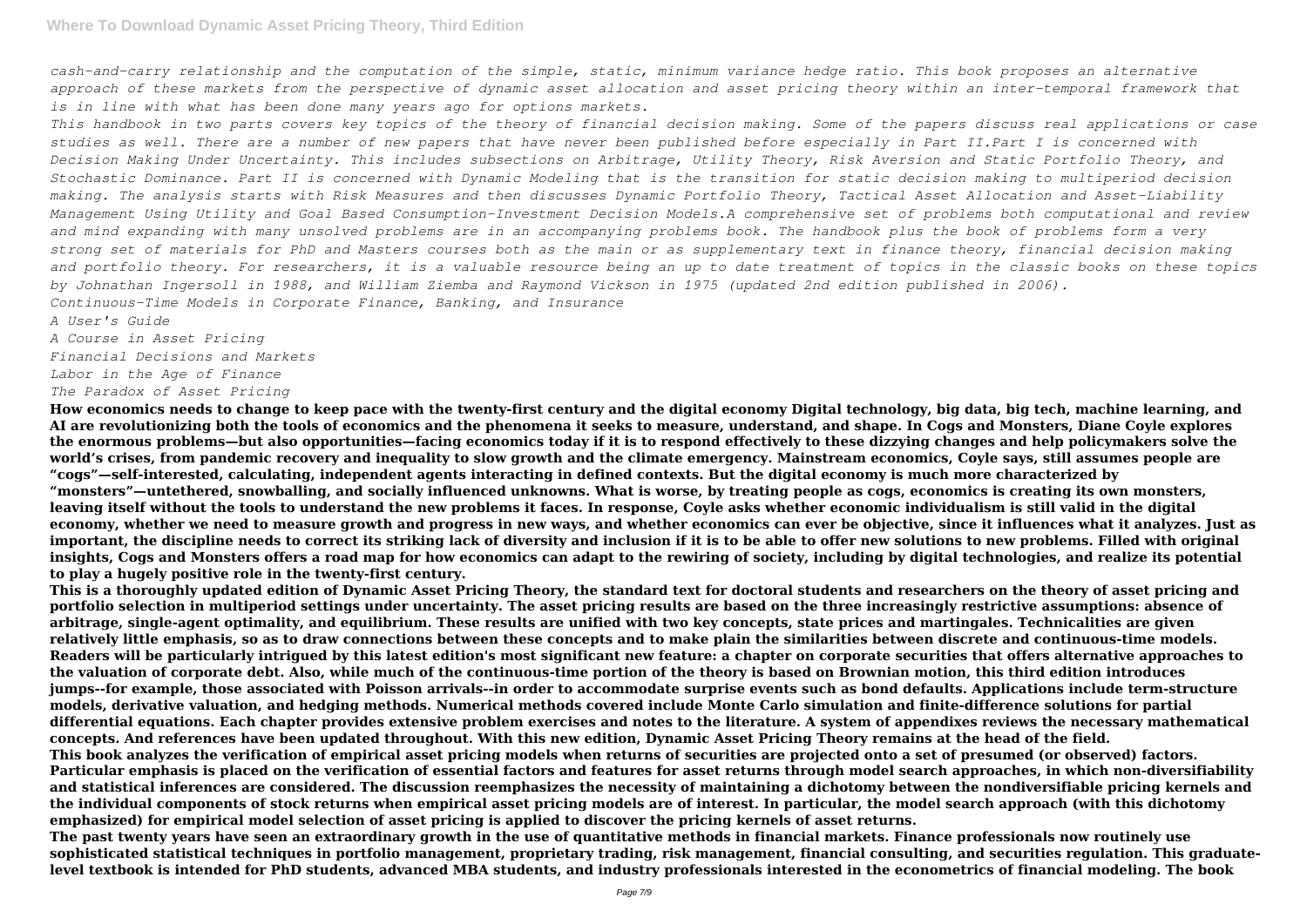**covers the entire spectrum of empirical finance, including: the predictability of asset returns, tests of the Random Walk Hypothesis, the microstructure of securities markets, event analysis, the Capital Asset Pricing Model and the Arbitrage Pricing Theory, the term structure of interest rates, dynamic models of economic equilibrium, and nonlinear financial models such as ARCH, neural networks, statistical fractals, and chaos theory. Each chapter develops statistical techniques within the context of a particular financial application. This exciting new text contains a unique and accessible combination of theory and practice, bringing state-of-the-art statistical techniques to the forefront of financial applications. Each chapter also includes a discussion of recent empirical evidence, for example, the rejection of the Random Walk Hypothesis, as well as problems designed to help readers incorporate what they have read into their own applications. Asset Pricing and Information Transmission in Over-the-Counter Markets**

## **The Cross Section of Stock Returns Empirical Asset Pricing Models Futures Markets Model Specification and Econometric Assessment Strategic Asset Allocation**

Theory of Asset Pricing unifies the central tenets and techniques of asset valuation into a single, comprehensive resource that is ideal for the first PhD course in asset pricing. By striking a balance between fundamental theories and cutting-edge research, Pennacchi offers the reader a well-rounded introduction to modern asset pricing theory that does not require a high level of mathematical complexity.

A 2008 introduction to general equilibrium modeling in macroeconomics and finance with an emphasis on asset pricing phenomena.

Dynamic Asset Pricing TheoryPrinceton University Press

Written by one of the leading experts in the field, this book focuses on the interplay between model specification, data collection, and econometric testing of dynamic asset pricing models. The first several chapters provide an in-depth treatment of the econometric methods used in analyzing financial time-series models. The remainder explores the goodness-of-fit of preference-based and no-arbitrage models of equity returns and the term structure of interest rates; equity and fixed-income derivatives prices; and the prices of defaultable securities. Singleton addresses the restrictions on the joint distributions of asset returns and other economic variables implied by dynamic asset pricing models, as well as the interplay between model formulation and the choice of econometric estimation strategy. For each pricing problem, he provides a comprehensive overview of the empirical evidence on goodnessof-fit, with tables and graphs that facilitate critical assessment of the current state of the relevant literatures. As an added feature, Singleton includes throughout the book interesting tidbits of new research. These range from empirical results (not reported elsewhere, or updated from Singleton's previous papers) to new observations about model specification and new econometric methods for testing models. Clear and comprehensive, the book will appeal to researchers at financial institutions as well as advanced students of economics and finance, mathematics, and science.

Firms, Contracts, and Financial Structure

The Capital Asset Pricing Model in the 21st Century

Stochastic Models

Continuous-Time Asset Pricing Theory

Finance

*This book is intended as a textbook for Ph.D. students in finance and as a reference book for academics. It is written at an introductory level but includes detailed proofs and calculations as section appendices. It covers the classical results on singleperiod, discrete-time, and continuous-time models. It also treats various proposed explanations for the equity premium and riskfree rate puzzles: persistent heterogeneous idiosyncratic risks, internal habits, external habits, and recursive utility. Most of the book assumes rational behavior, but two topics important for behavioral finance are covered: heterogeneous beliefs and nonexpected-utility preferences. There are also chapters on asymmetric information and production models. The book includes numerous exercises designed to provide practice with the concepts and also to introduce additional results. Each chapter concludes with a notes and references section that supplies references to additional developments in the field.*

*Duffie surveys the structure, uses, and strategies of the modern futures markets. He explores financial decision-making procedures--pointing out techniques for hedging with futures--and gives readers a wealth of proven, up-to-date methods for calculating risk-minimizing hedging positions.*

*Asset pricing theory abounds with elegant mathematical models. The logic is so compelling that the models are widely used in policy, from banking, investments, and corporate finance to government. To what extent, however, can these models predict what*